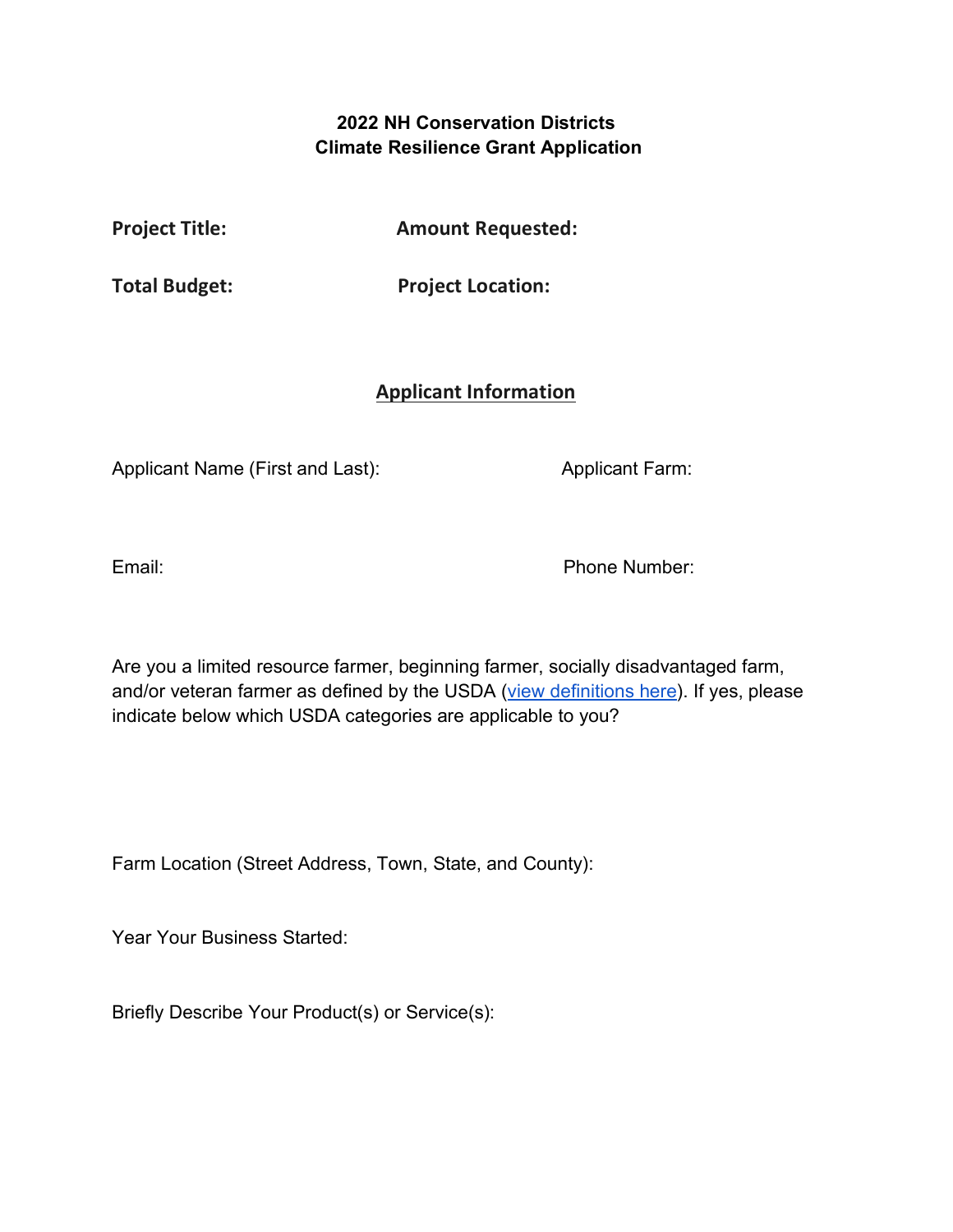How Did You Hear About this Opportunity?:

## **Project Description**

(Please answer the following questions (#1-10) in 1,000-2,500 words total in this question format. Please include as much detail as possible. Please do not use a separate narrative)

- 1. Please describe your project?
- 2. What are the project's goals?
- 3. What are the tasks and timeline of the project?
- 4. How will this project improve your farm's ability to mitigate or adapt to climate change?
- 5. How will this project benefit your farm?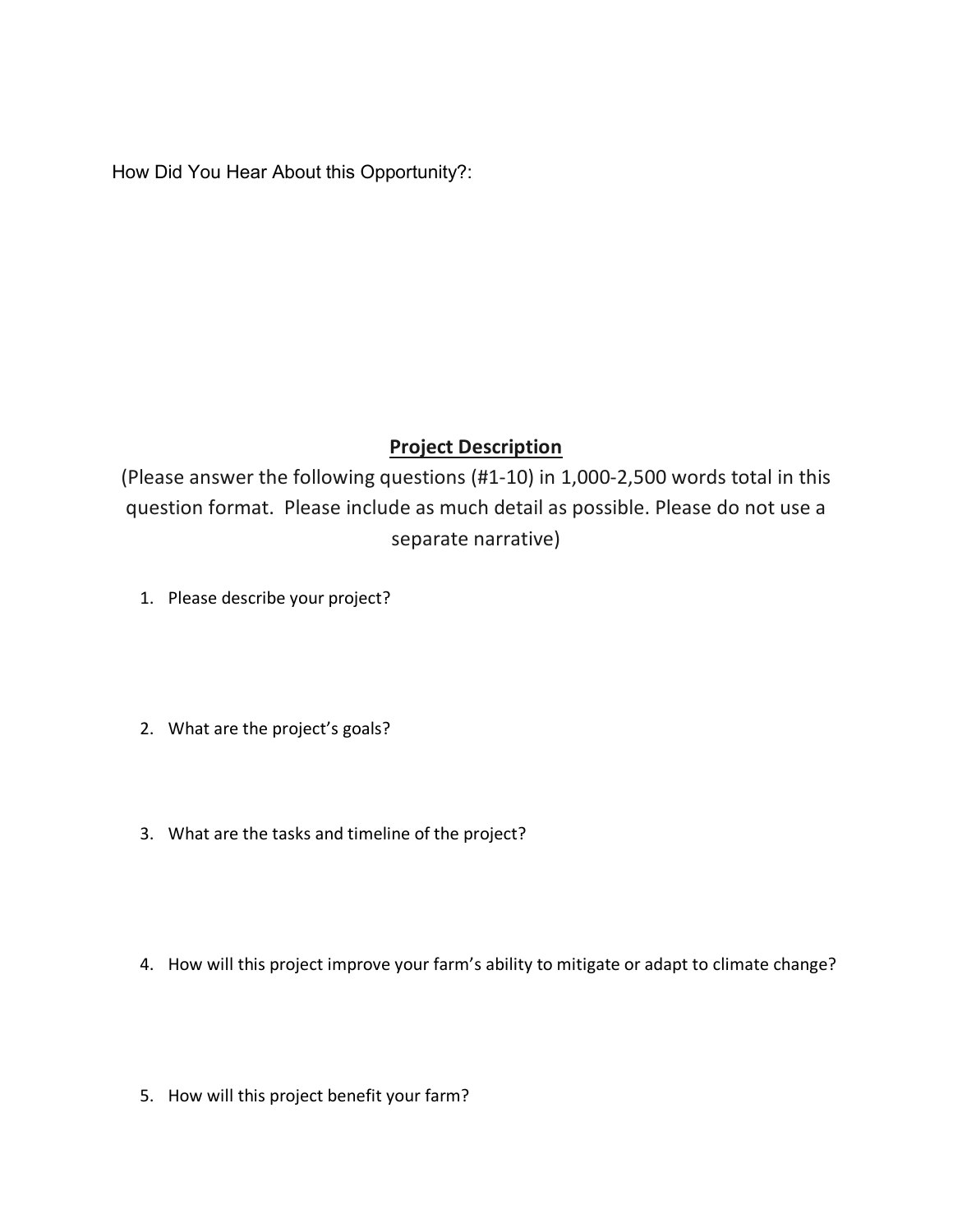- 6. Please describe the capacity of your farm to complete the project? Who will be responsible? Please use names and relevant experience where applicable.
- 7. What technical assistance do you anticipate needing to ensure that this project is successful?
- 8. Will you be willing to work with your conservation district to make the public aware of the project (e.g. press, social media, community events, host a farm tour, etc.) ? Please explain your level of interest?

9. How will you educate other farmers on the benefit of the project?

10. What is your plan for covering ongoing costs after the grant is completed? What is your plan to ensure the sustainability of your project?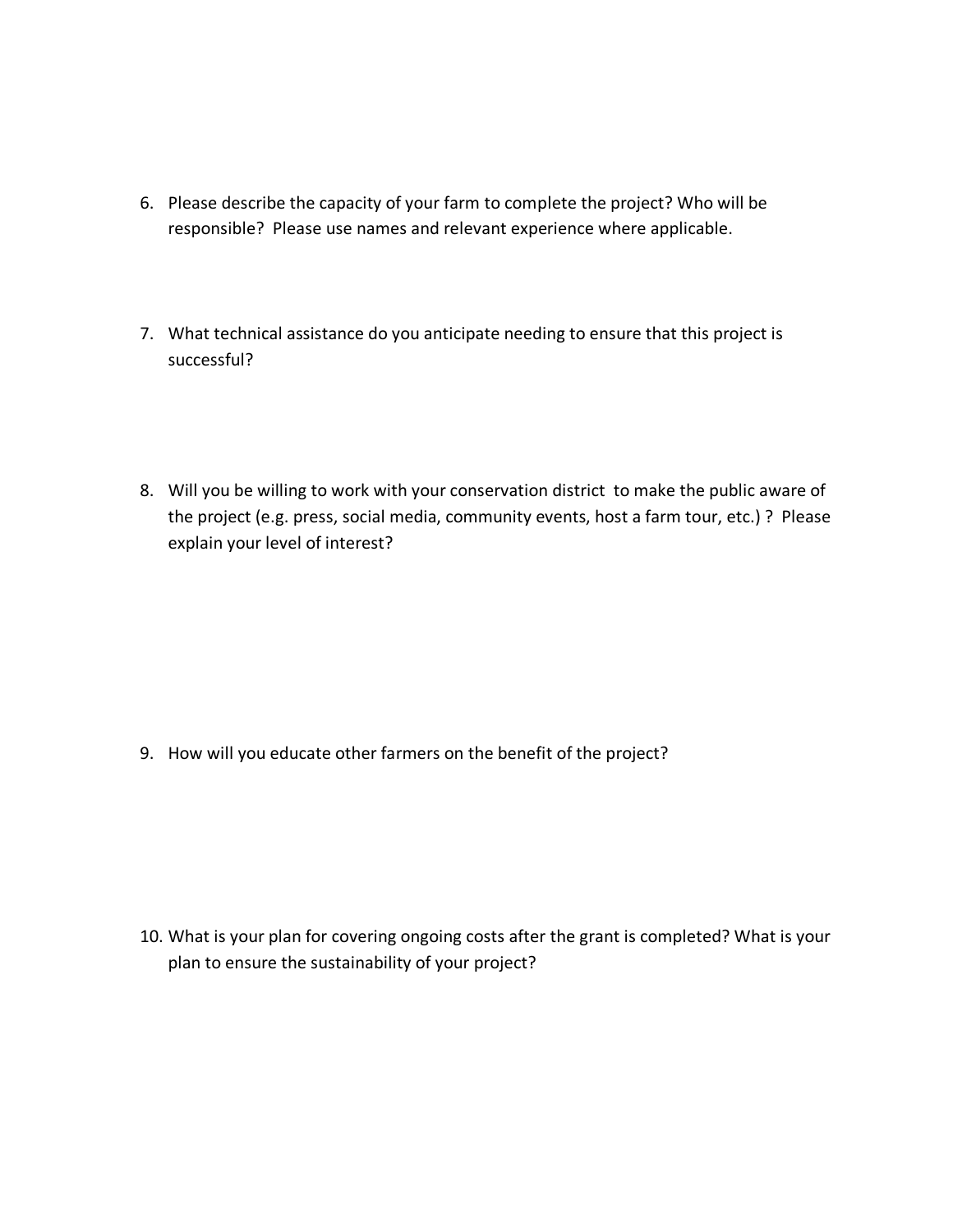- 11. How/when will you know you're successful? What metrics and targets will you use?
- 12. Have you applied for funding from USDA NRCS for this project? Please explain why or why not?
- 13. If you did apply to NRCS was this project selected for funding? If yes, please explain why you need additional funding to move the project forward? I no, please indicate here.

## **Project Budget**

Amount Requested (\$100 - \$5,000):

How much money is needed in total to complete the proposed project?

If your farm receives funding, how do you plan to pay for remaining expenses? Please explain the source and status of the other funds (e.g. are they secured?)

Please summarize your project costs in the table below. Include any costs covered by the farm applicant, costs requested from the grant fund, and funds contributed from other sources. Check the corresponding box to indicate which expenses the applicant will cover, which expenses will be covered by other sources (if any), which expenses you request from the grant fund.

**Allowable expenses:** Practice implementation costs, Materials costs, Architectural, land planning, and/or engineering services, Other direct expenses, Equipment (All equipment purchased through grant funds must be new and under product warranty), Technical assistance, Consultant and legal services

**Expenses not allowed:** Advertising, Research and feasibility studies, Efforts that will not lead to increased climate resiliency, Experimental projects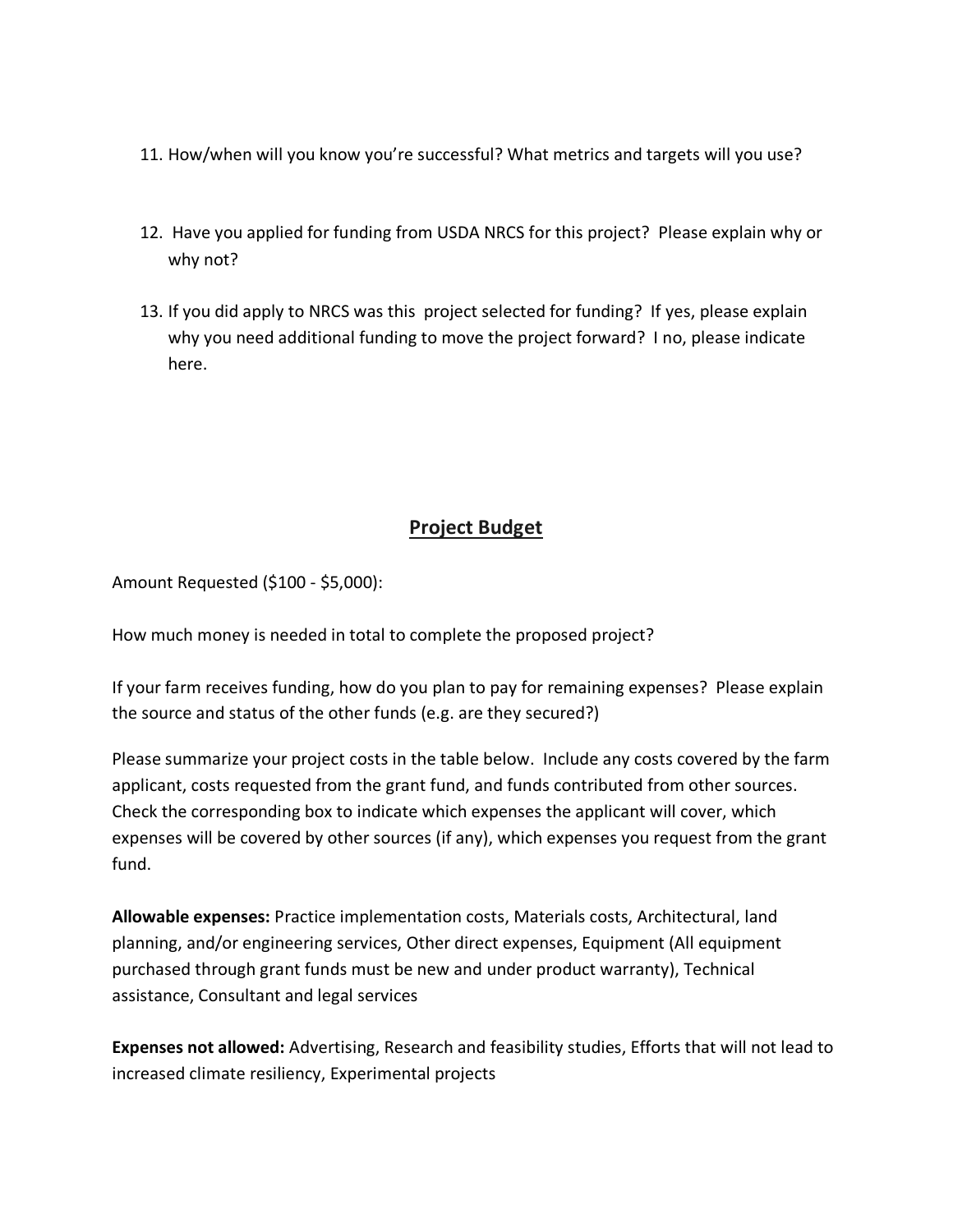| <b>Budget Item</b>    | <b>Total</b><br>Amount | Grant<br>Request | Applicant<br>Costs | Other<br>(ex. NRCS<br>funding) |
|-----------------------|------------------------|------------------|--------------------|--------------------------------|
| Supplies              | \$300                  | \$200            | \$100              |                                |
| Contractors           | \$2000                 | \$2000           | \$0                |                                |
| Other                 | \$0.00                 |                  |                    |                                |
|                       | \$0.00                 |                  |                    |                                |
|                       | \$0.00                 |                  |                    |                                |
|                       | \$0.00                 |                  |                    |                                |
|                       | \$0.00                 |                  |                    |                                |
| <b>TOTAL EXPENSES</b> | 2,300                  | 2,200            | 100                |                                |

Please provide a budget justification narrative:

Further questions and/or references may be requested upon committee review.

**Thank you!**